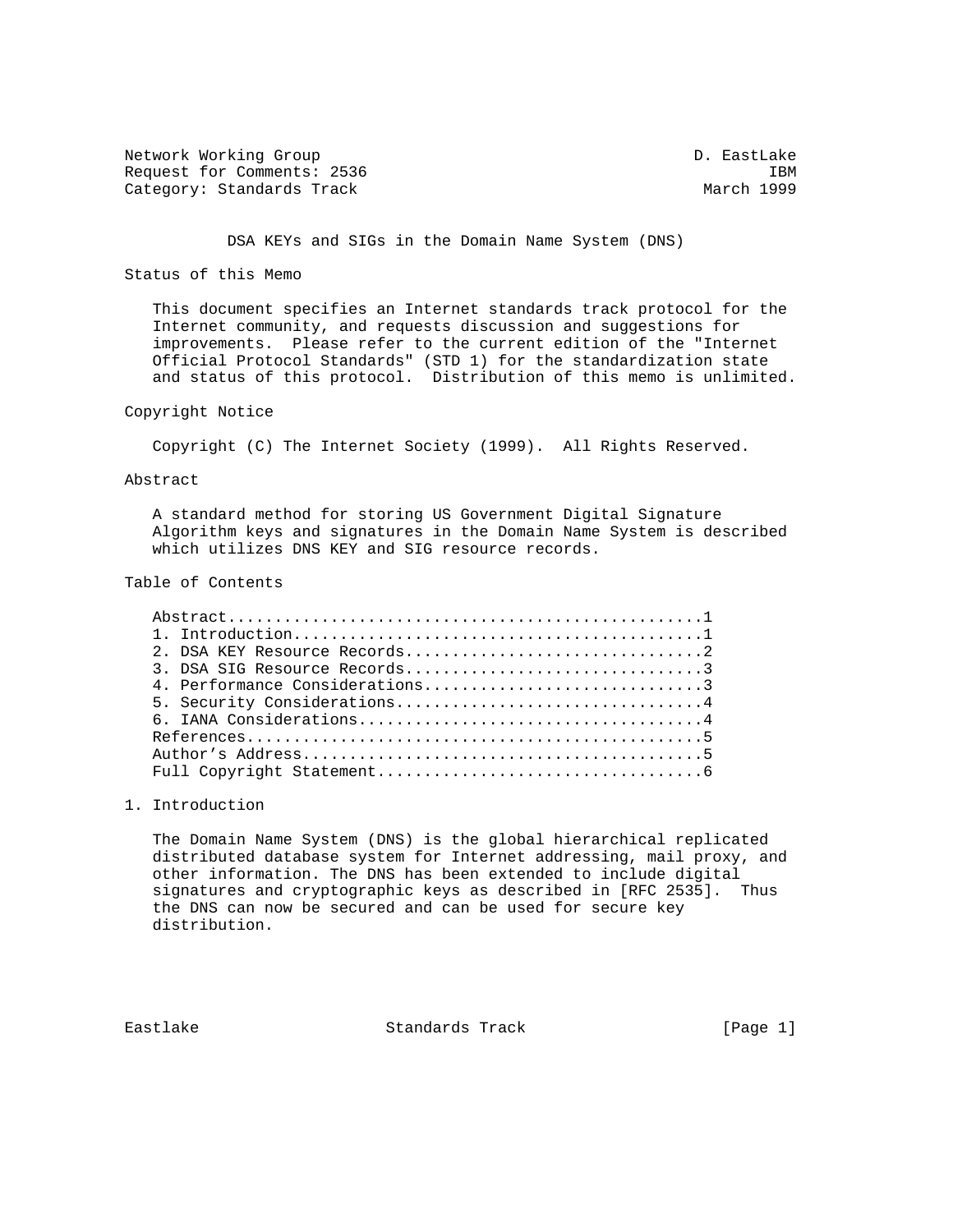This document describes how to store US Government Digital Signature Algorithm (DSA) keys and signatures in the DNS. Familiarity with the US Digital Signature Algorithm is assumed [Schneier]. Implementation of DSA is mandatory for DNS security.

2. DSA KEY Resource Records

 DSA public keys are stored in the DNS as KEY RRs using algorithm number 3 [RFC 2535]. The structure of the algorithm specific portion of the RDATA part of this RR is as shown below. These fields, from Q through Y are the "public key" part of the DSA KEY RR.

 The period of key validity is not in the KEY RR but is indicated by the SIG RR(s) which signs and authenticates the KEY RR(s) at that domain name.

| Field | Size |                   |        |
|-------|------|-------------------|--------|
|       |      |                   |        |
| T     |      | 1 octet           |        |
|       |      | 20 octets         |        |
| P     |      | $64 + T*8$ octets |        |
| G     |      | $64 + T*8$ octets |        |
|       |      | 64 + T*8          | octets |

 As described in [FIPS 186] and [Schneier]: T is a key size parameter chosen such that  $0 \leq T \leq 8$ . (The meaning for algorithm 3 if the T octet is greater than 8 is reserved and the remainder of the RDATA portion may have a different format in that case.) Q is a prime number selected at key generation time such that 2\*\*159 < Q < 2\*\*160 so Q is always 20 octets long and, as with all other fields, is stored in "big-endian" network order. P, G, and Y are calculated as directed by the FIPS 186 key generation algorithm [Schneier]. P is in the range  $2**$  (511+64T) < P <  $2**$  (512+64T) and so is 64 + 8\*T octets long. G and Y are quantities modulus P and so can be up to the same length as P and are allocated fixed size fields with the same number of octets as P.

 During the key generation process, a random number X must be generated such that  $1 \leq X \leq Q-1$ . X is the private key and is used in the final step of public key generation where Y is computed as

 $Y = G***X \mod P$ 

Eastlake Standards Track [Page 2]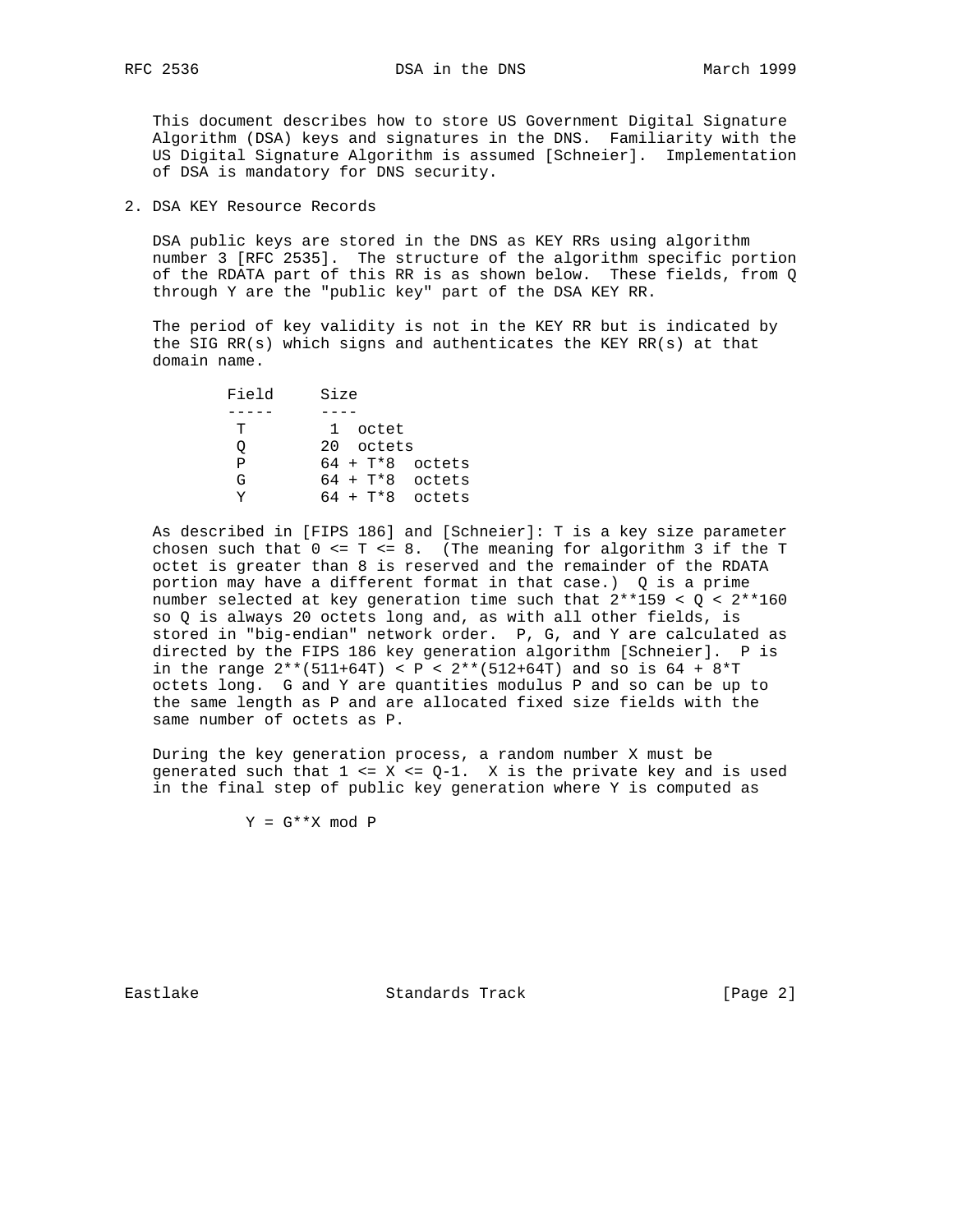## 3. DSA SIG Resource Records

 The signature portion of the SIG RR RDATA area, when using the US Digital Signature Algorithm, is shown below with fields in the order they occur. See [RFC 2535] for fields in the SIG RR RDATA which precede the signature itself.

> Field Size<br>---- ---- ----- ---- T 1 octet R 20 octets S 20 octets

 The data signed is determined as specified in [RFC 2535]. Then the following steps are taken, as specified in [FIPS 186], where Q, P, G, and Y are as specified in the public key [Schneier]:

> $hash = SHA-1 (data)$ Generate a random K such that  $0 < K < Q$ .  $R = (G**K \mod P) \mod Q$  $S = ( K^{**}(-1) * (hash + X*R) ) mod Q$

 Since Q is 160 bits long, R and S can not be larger than 20 octets, which is the space allocated.

 T is copied from the public key. It is not logically necessary in the SIG but is present so that values of  $T > 8$  can more conveniently be used as an escape for extended versions of DSA or other algorithms as later specified.

4. Performance Considerations

 General signature generation speeds are roughly the same for RSA [RFC 2537] and DSA. With sufficient pre-computation, signature generation with DSA is faster than RSA. Key generation is also faster for DSA. However, signature verification is an order of magnitude slower than RSA when the RSA public exponent is chosen to be small as is recommended for KEY RRs used in domain name system (DNS) data authentication.

 Current DNS implementations are optimized for small transfers, typically less than 512 bytes including overhead. While larger transfers will perform correctly and work is underway to make larger transfers more efficient, it is still advisable at this time to make reasonable efforts to minimize the size of KEY RR sets stored within

Eastlake Standards Track [Page 3]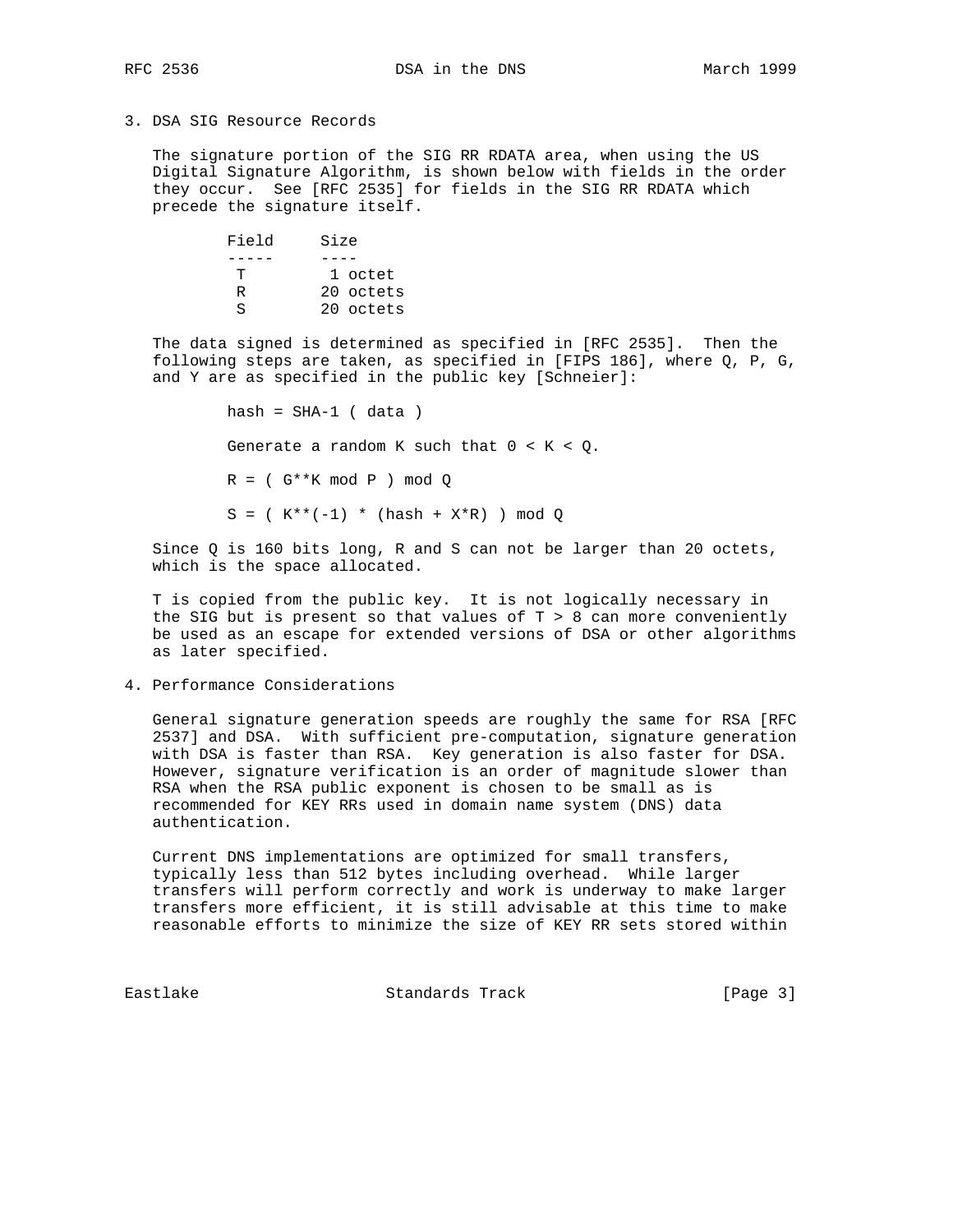the DNS consistent with adequate security. Keep in mind that in a secure zone, at least one authenticating SIG RR will also be returned.

5. Security Considerations

 Many of the general security consideration in [RFC 2535] apply. Keys retrieved from the DNS should not be trusted unless (1) they have been securely obtained from a secure resolver or independently verified by the user and (2) this secure resolver and secure obtainment or independent verification conform to security policies acceptable to the user. As with all cryptographic algorithms, evaluating the necessary strength of the key is essential and dependent on local policy.

The key size limitation of a maximum of 1024 bits ( $T = 8$ ) in the current DSA standard may limit the security of DSA. For particularly critical applications, implementors are encouraged to consider the range of available algorithms and key sizes.

 DSA assumes the ability to frequently generate high quality random numbers. See [RFC 1750] for guidance. DSA is designed so that if manipulated rather than random numbers are used, very high bandwidth covert channels are possible. See [Schneier] and more recent research. The leakage of an entire DSA private key in only two DSA signatures has been demonstrated. DSA provides security only if trusted implementations, including trusted random number generation, are used.

6. IANA Considerations

 Allocation of meaning to values of the T parameter that are not defined herein requires an IETF standards actions. It is intended that values unallocated herein be used to cover future extensions of the DSS standard.

Eastlake Standards Track [Page 4]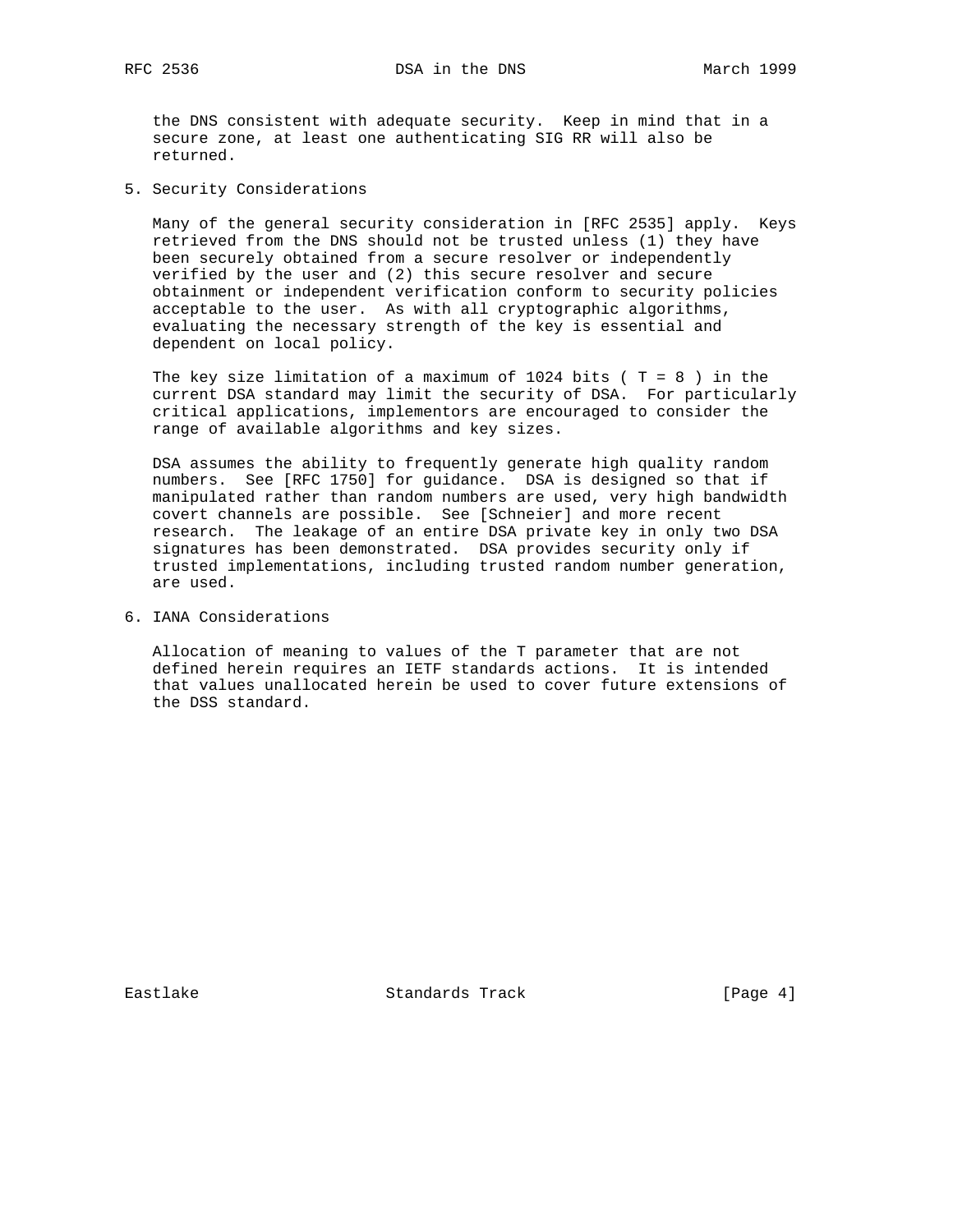References

 [FIPS 186] U.S. Federal Information Processing Standard: Digital Signature Standard. [RFC 1034] Mockapetris, P., "Domain Names - Concepts and Facilities", STD 13, RFC 1034, November 1987. [RFC 1035] Mockapetris, P., "Domain Names - Implementation and Specification", STD 13, RFC 1035, November 1987. [RFC 1750] Eastlake, D., Crocker, S. and J. Schiller, "Randomness Recommendations for Security", RFC 1750, December 1994. [RFC 2535] Eastlake, D., "Domain Name System Security Extensions", RFC 2535, March 1999. [RFC 2537] Eastlake, D., "RSA/MD5 KEYs and SIGs in the Domain Name System (DNS)", RFC 2537, March 1999. [Schneier] Schneier, B., "Applied Cryptography Second Edition: protocols, algorithms, and source code in C", 1996. Author's Address

 Donald E. Eastlake 3rd IBM 65 Shindegan Hill Road, RR #1 Carmel, NY 10512 Phone: +1-914-276-2668(h) +1-914-784-7913(w)

 Fax: +1-914-784-3833(w) EMail: dee3@us.ibm.com

Eastlake Standards Track [Page 5]